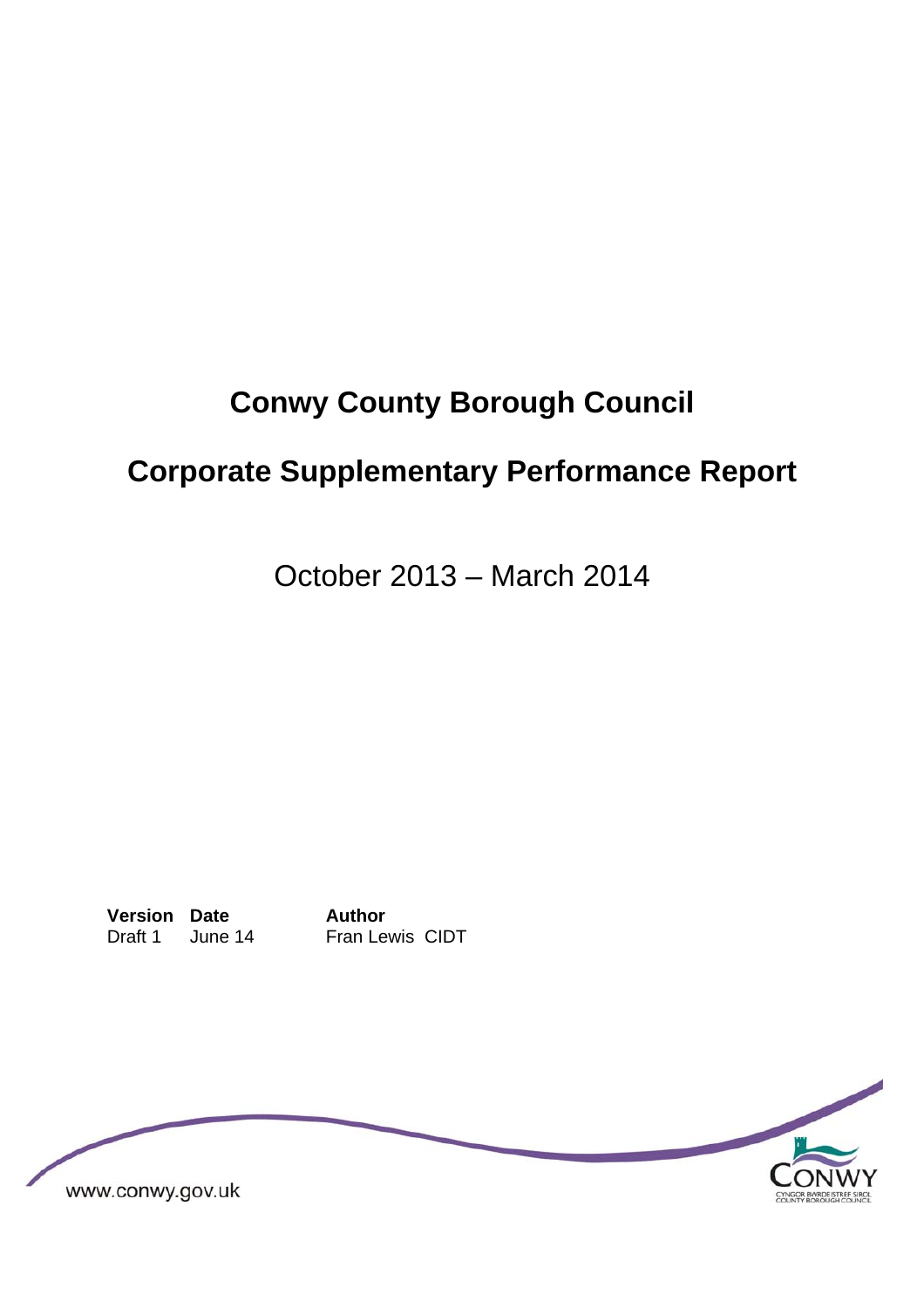## **1. Corporate Performance – Business as Usual (BAU)**

| Action not progressing / areas of<br>concern have been raised | Red   |
|---------------------------------------------------------------|-------|
| Action progressing and no<br>concerns raised                  | Amber |
| Action complete                                               | Green |

### ACTIONS KEY: **PERFORMANCE KEY:**

| essing / areas of<br>ave been raised | Red   | Red - Below Intervention<br>Point          | <b>Red</b> |
|--------------------------------------|-------|--------------------------------------------|------------|
| gressing and no<br>concerns raised   | Amber | Amber - Between Intervention  <br>& Target | Amber      |
| Action complete                      | Green | Green - Above Target                       | Green      |

| <b>Ref</b>      | <b>Title</b>                                                          | Our<br><b>Results</b><br>12/13 | <b>Target</b><br>13/14 | Our<br><b>Results</b><br>13/14 | <b>Target</b><br>2014/1<br>5 | <b>RAG</b> |
|-----------------|-----------------------------------------------------------------------|--------------------------------|------------------------|--------------------------------|------------------------------|------------|
| GM <sub>1</sub> | <b>Annual Performance Development</b><br>Review (PDR) completion rate | 68.77                          | 80%                    | 62.72<br>%                     | 80.0%                        | Red        |
| GM <sub>2</sub> | <b>Budget Savings</b>                                                 | £5.454m                        | £5.157<br>m            |                                |                              |            |
| GM <sub>3</sub> | The number of working days/shifts<br>lost to sickness absence per FTE | 10.18                          | 9.5                    | 8.7                            | 9.27                         | Green      |
| M8.3a           | % of complaints successfully dealt<br>with at stage 1                 | 89.0%                          | 85%                    | 87%                            | 91.7%                        | Green      |
| M8.3b           | No of compliments received                                            | 538                            | 565                    | 883                            | 565                          | Green      |
| M8.3c           | No of complaints received                                             |                                | N/A                    | 870                            | <b>None</b><br>set           |            |

| <b>Ref</b>       | <b>Title</b>                                                                                       | Our<br>results<br>12/13 | <b>Target</b><br>13/14 | Our<br>results<br>13/14 | <b>Target</b><br>14/15 | <b>RAG</b> |
|------------------|----------------------------------------------------------------------------------------------------|-------------------------|------------------------|-------------------------|------------------------|------------|
| CHS1             | Number of accidents, incidents and<br>near misses                                                  | 1,735                   | N/A                    | 1,613                   | N/A                    |            |
| CHS4ii           | Total number of HSE reportable<br>RiDDOR incidents / accidents: b) for<br>the whole of the council | 24                      | N/A                    | 27                      | N/A                    |            |
| CHS <sub>5</sub> | Health and Safety Site Survey<br>compliance: The % Partially<br>compliant                          | 6.0%                    | N/A                    | 5.8%                    | N/A                    |            |
| CHS <sub>6</sub> | <b>Health and Safety Site Survey</b><br>compliance: The % Non compliant                            | 1.8%                    | N/A                    | 1.4%                    | N/A                    |            |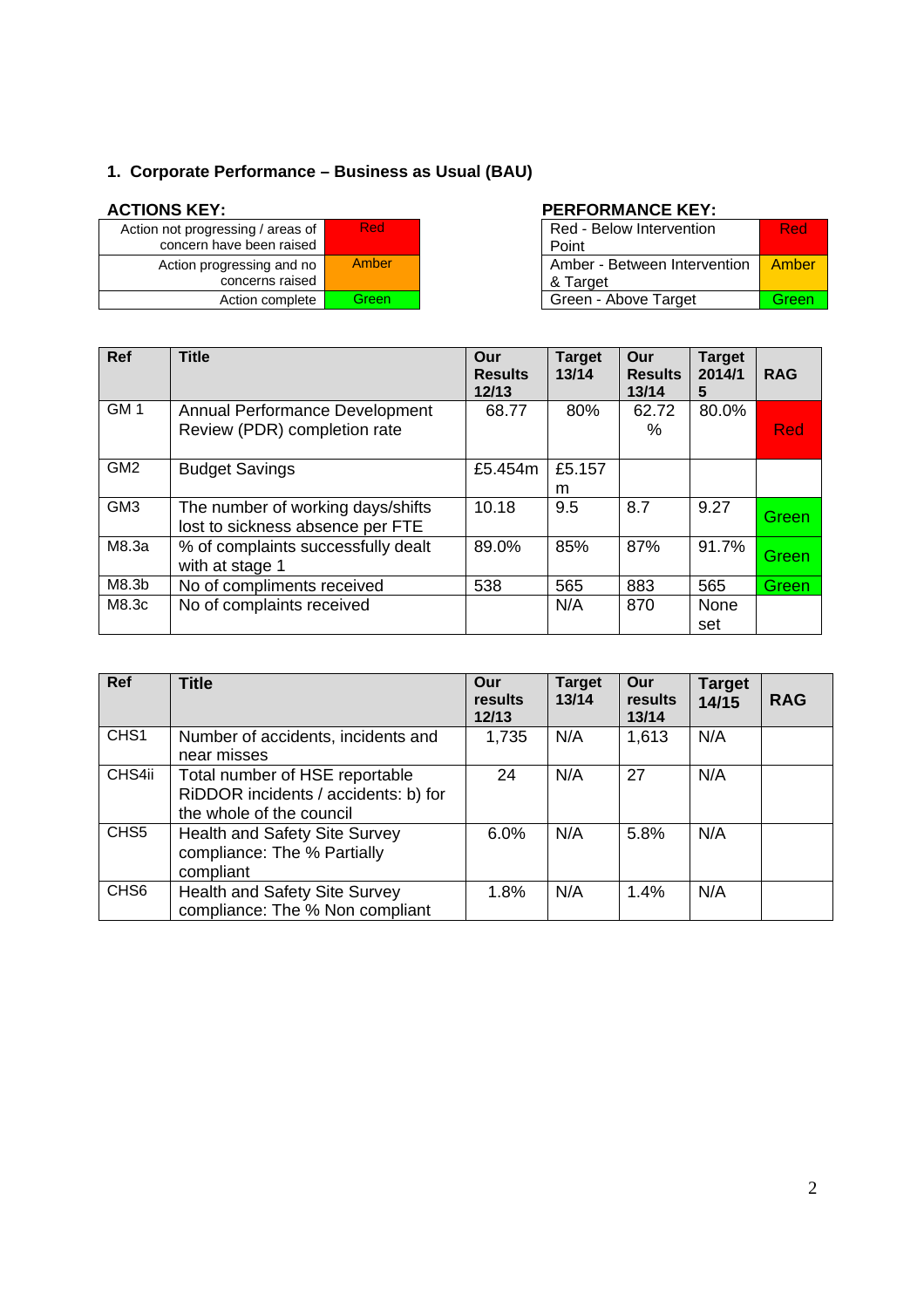#### **2.0 Summary of Service Position Statements**

The table below gives a précis of the key successes and areas of improvement for individual services. Further details may be obtained by reading the Service Position Statements which can be obtained from either the service or the Corporate Improvement and Development Team.

| ı |
|---|
|   |
|   |

|    | Key Issues / Areas of further work                                       | <b>Positive Progress</b>                                                     |
|----|--------------------------------------------------------------------------|------------------------------------------------------------------------------|
|    | 1. Head of Service retired in March '14, currently report to             | 14. Piloting Conwy Workwise for tech support                                 |
|    | the Strategic Director, Democracy and Regulation                         | 15. Extended the working hours for the service desk                          |
| 2. | Working to deliver work streams in the Modernisation<br>Programme        | 16. Looking at income opportunities eg primary school<br>support.            |
| 3. | Developing a self-service portal for frequently IT                       | 17. Online training available to all staff free of charge                    |
|    | requests eg password reset.                                              | 18. Extra staff appointed to address capacity issues                         |
| 4. | Rolling out windows 7 and Office 2013 – completion<br>date October 2014. | 19. Evaluation the tool SharePoint to improve the sharing<br>of information. |
| 5. | Reviewing encryption system to make it less                              | 20. Using more apps and reviewing apps for                                   |
|    | cumbersome and purchasing generic docking stations.                      | consideration of use for services                                            |
| 6. | Intelligent plugs removed - caused confusion for PCs                     | 21. 3 IT foundation degree students have been recruited                      |
| 7. | Looking at mobile printing and removal of need to                        | and have gone on to get jobs.                                                |
|    | know the printer ID.                                                     | 22. Reviewing the PCs that are left on overnight and                         |
| 8. | Reviewing online transactions to include those which                     | considering if appropriate.                                                  |
|    | are not done through the web.                                            | 23. Reviewed approach to asking about web satisfaction                       |
| 9. | PSBA network contract being re-let and this may                          | and see an improvement in responses. Targeting                               |
|    | include public Wi-Fi - this is WG led but the service is                 | services where they have a high number of hits/ poor                         |
|    | keeping a close eye on this development for digital                      | feedback to encourage them to review their pages.                            |
|    | inclusion ( September contract date)                                     | 24. LiDW delivered on time and now upgrading the links                       |
|    | 10. Looking at public Wi-Fi for Colwyn Bay and how to                    | to schools (most schools linked but excludes those                           |
|    | address liability issues.                                                | inaccessible or closing)                                                     |
|    | 11. Working with BT re roll out of superfast broadband                   | 25. SOCITM survey action plan completed but                                  |
|    | across Conwy.                                                            | benchmark club for Wales ceasing. Will review                                |
|    | 12. Developing business cases re old IT infrastructure.                  | customer satisfaction annually to assess if we                               |
|    | 13. Reviewing who provides IT support for the Emergency                  | continue to benchmark this.                                                  |
|    | <b>Planning Regional Service</b>                                         | 26. Piloting a staff forum.                                                  |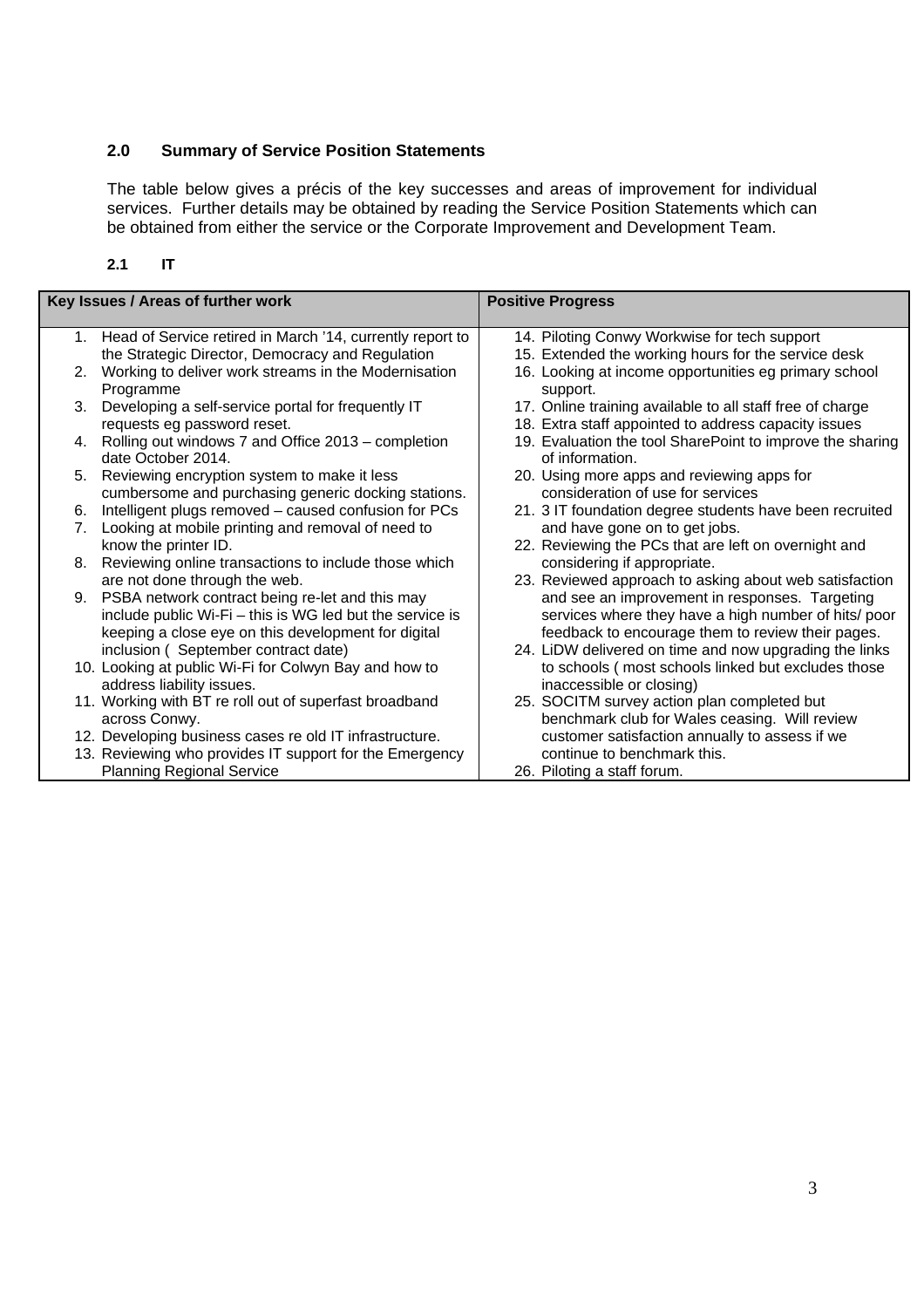#### **2.2 Corporate Human Resources**

|                                | Key Issues / Areas of further work                                                                    | <b>Positive Progress</b>                                                                                          |  |  |
|--------------------------------|-------------------------------------------------------------------------------------------------------|-------------------------------------------------------------------------------------------------------------------|--|--|
|                                |                                                                                                       |                                                                                                                   |  |  |
|                                | 1. Phase 2 iTrent - to develop the electronic timesheets,<br>rostering, expenses and web recruitment. | 10. 2600 staff now receive electronic payslips and 31,000<br>less pieces of paper issued. Server now upgraded and |  |  |
|                                | 2. Working to implement EDM so that staff files can be                                                | self-service in place for staff.                                                                                  |  |  |
|                                | transferred online and link to iTrent – there are some<br>technical problems that are causing delay.  | 11. Bursting reports issued to managers each month with<br>breakdown of PDRs and sickness stats                   |  |  |
| 3.                             | Looking at performance management module for iTrent.                                                  | 12. Dedicated work placement site on intranet with templates                                                      |  |  |
| 4.                             | Developing spot checks on PDRs to review the consistency                                              | for questionnaires, evaluation and certificate of                                                                 |  |  |
|                                | of application and quality. Need to work to ensure staff are                                          | attendance, as well as IT access and equality module                                                              |  |  |
|                                | clear of the value of the PDR and that there is consistency<br>of application.                        | training for attendees<br>13. Excellent progress with increasing apprenticeship posts.                            |  |  |
| 5.                             | Working to develop preferred agency suppliers to reduce                                               | ERF targeting apprenticeships in older age profile                                                                |  |  |
|                                | spend. Consultancy will be reviewed as part of next phase.                                            | bracket.                                                                                                          |  |  |
| 6.                             | H&S reviewing the consistency of the application of H&S                                               | 14. HR Strategy approved.                                                                                         |  |  |
|                                | policy                                                                                                | 15. 174 out of 176 buildings have been assessed as part of                                                        |  |  |
| $7_{\scriptscriptstyle{\sim}}$ | Consistent Control of Contractors PID has been approved<br>by SMT                                     | the Health and Safety framework. 72 in house H&S<br>training sessions have been undertaken attended by 898        |  |  |
|                                | 8. Key HR role in SS, ERF and Modernisation Programmes.                                               | staff.                                                                                                            |  |  |
|                                | Working to review HR policies for the implementation of                                               | 16. There has been a reduction in the average cost of H&S                                                         |  |  |
|                                | Conwy Workwise.                                                                                       | claims and there has been a reduction in the number of                                                            |  |  |
| 9.                             | Completing annual report on Strategic Equality Plan. Need                                             | staff injuries.                                                                                                   |  |  |
|                                | to ensure that EIAs are being completed.                                                              | 17. Staff Survey completed and corporate action plan                                                              |  |  |
|                                |                                                                                                       | approved. All services have service specific action plan.                                                         |  |  |
|                                |                                                                                                       | 18. Good end of year sickness absence<br>19. Recruitment drag savings been successful                             |  |  |
|                                |                                                                                                       |                                                                                                                   |  |  |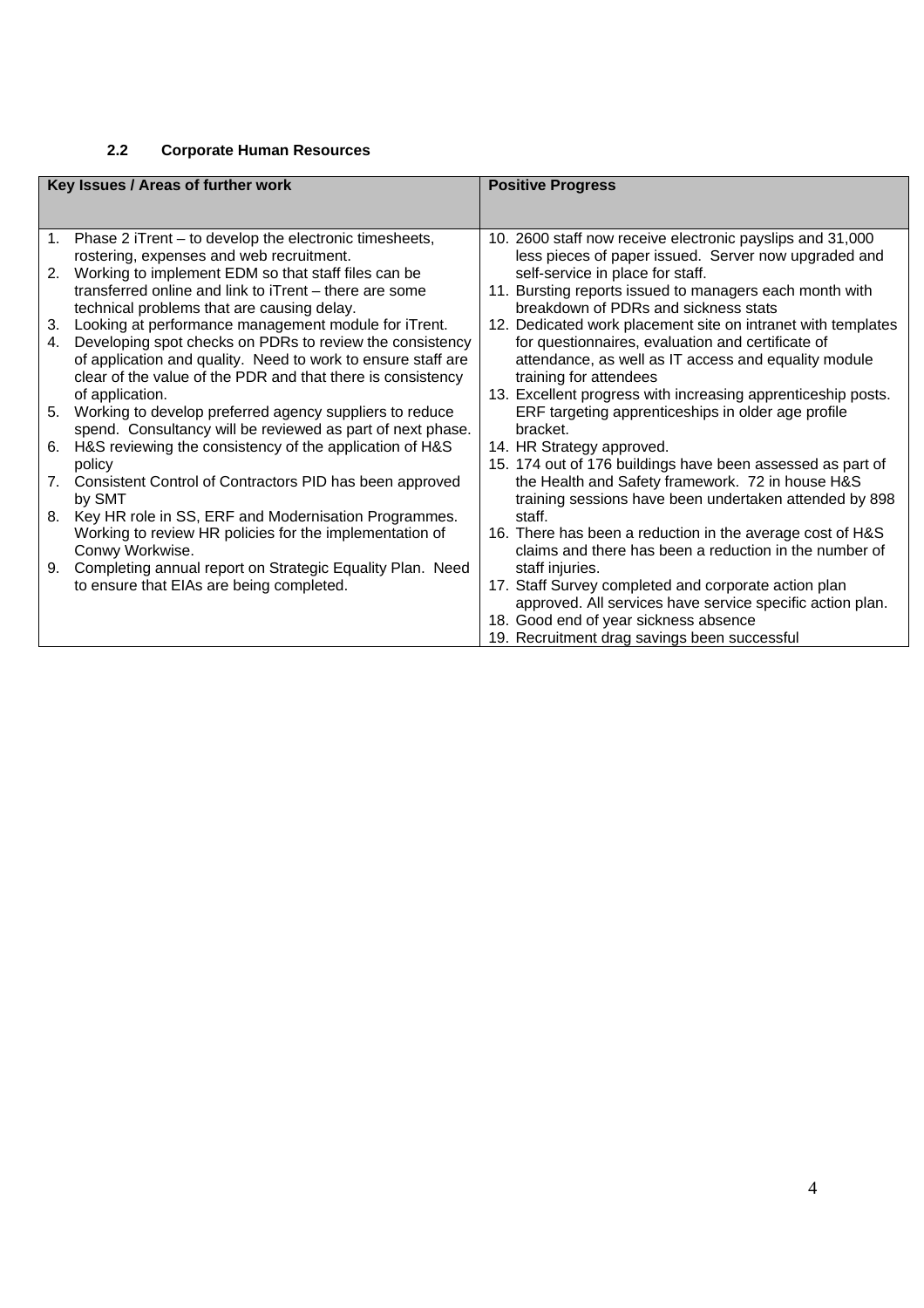#### **2.3 Law & Governance Services**

|    | Key Issues / Areas of further work                        | <b>Positive Progress</b>                                            |  |  |
|----|-----------------------------------------------------------|---------------------------------------------------------------------|--|--|
|    |                                                           |                                                                     |  |  |
| 1. | Review of complaints procedure underway and being         | 12. Job application forms now include the new Welsh                 |  |  |
|    | amended after feedback                                    | Language criteria                                                   |  |  |
| 2. | Regular reminders being sent out regarding the use of     | 13. Community boundaries have been completed and                    |  |  |
|    | the print unit and reviewing the costs.                   | working to reduction the number of councillors                      |  |  |
| 3. | Working to ensure compliance with IER (Individual         | required on community councils.                                     |  |  |
|    | Electoral Registration) go live date June 2014. There     | 14. 1 <sup>st</sup> Authority in Wales to issue bilingual pay slips |  |  |
|    | will be implications for cost postage and there is a duty | 15. Self-assessment shows readiness to comply with the              |  |  |
|    | to canvas all areas not just hard to reach areas. The     | new welsh Language Standards, and providing more                    |  |  |
|    | service will push on line registration. However data      | and more support to other councils creating income                  |  |  |
|    | protection will not allow access to the email addresses   | generation.                                                         |  |  |
|    | held in Council Tax. It will be a challenge getting the   | 16. The Customer Charter has been approved.                         |  |  |
|    | register up to date for the Welsh Government Election.    | 17. European Elections went well                                    |  |  |
| 4. | Going for joint procurement of a case management          | 18. Switchboard now has an automated system to divert               |  |  |
|    | system for legal services.                                | Housing Benefit, Council Tax and Waste calls which                  |  |  |
| 5. | The regional prosecution pilot has not proved             | frees up reception time to undertake other work.                    |  |  |
|    | successful for Conwy and will cease.                      | 19. Excellent results in the Lexcel benchmarking data               |  |  |
| 6. | Analysis of complaint and compliments continues.          | 20. Excellent canvas results and Electoral Registration             |  |  |
| 7. | Will apply for reaccreditation for Member Development     | Inspection                                                          |  |  |
|    | in 2014 under the new WLGA criteria.                      | 21. Commenced Webcasting of some committee                          |  |  |
| 8. | Working to formerly close Llanrwst and Colwyn Bay         | meetings and addressed technical problems                           |  |  |
|    | Registrar Office.                                         | 22. Registration Service now have a booking system and              |  |  |
| 9. | Review of Welsh Language skills ongoing with regular      | action plan nearly complete.                                        |  |  |
|    | 'pop up' asking staff to review their skill levels.       | 23. Introduction of wordfast has reduced the translation            |  |  |
|    | 10. Working to address internal audit action plan for     | duplication of documents previously translated.                     |  |  |
|    | complaints.                                               |                                                                     |  |  |
|    | 11. Developing a trainee registrar post.                  |                                                                     |  |  |

#### **2.4 Civil Contingencies Unit**

#### **Key Issues / Areas of further work Progress 2008**

| <u>tey issues / Aleas Ol Iultilei Wolk</u> |                                                           | <b>FUSILIVE FIUYIESS</b>                                    |
|--------------------------------------------|-----------------------------------------------------------|-------------------------------------------------------------|
|                                            |                                                           |                                                             |
| 1.                                         | The collaboration is now live (1st July). There is a      | 7. Water Plan has been completed for Kinmel Bay             |
|                                            | managerial board in place. The regional managers are      | Exercise Dragon (oil pollution scenario) is scheduled<br>8. |
|                                            | appointed and a draft agreement has been prepared.        | for 10th and 11th September.                                |
|                                            | (Eleri Salisbury will be the dedicated officer for        | The recovery plan is in place and 100 flood wardens<br>9.   |
|                                            | Conwy). Work has now commenced to devise a system         | have been trained.                                          |
|                                            | so that all councils are kept informed about              | 10. A severe weather group is in place and a review of      |
|                                            | performance. There will be an annual report to            | reservoir planning requirements is taking place.            |
|                                            | Scrutiny.                                                 | 11. A review of all the work that is needed across North    |
|                                            | 2. Bomb threat exercise was postponed. Need to re         | Wales for the next 3 years has been completed. The          |
|                                            | programme the annual exercise                             | next step is to analyse how to address the work and         |
|                                            | 3. Training in place for Health & Welfare Group but there | how to amalgamate plans.                                    |
|                                            | is a need to train more staff once the SS transformation  | 12. A new service plan will be ready by the end of July.    |
|                                            | appointments are complete.                                | Clarification is needed on how future efficiencies will     |
| 4.                                         | Developing a system to map residents who refuse to        | be agreed.                                                  |
|                                            | evacuate.                                                 | 13. A 'who's who' communication is due to be published.     |
| 5.                                         | Need to review the internal civil contingencies steering  | 14. Internal audit are currently auditing business          |
|                                            | group.                                                    | continuity arrangements.                                    |
| 6.                                         | A business case is being submitted for an N Wales         |                                                             |
|                                            | officer for the collaboration.                            |                                                             |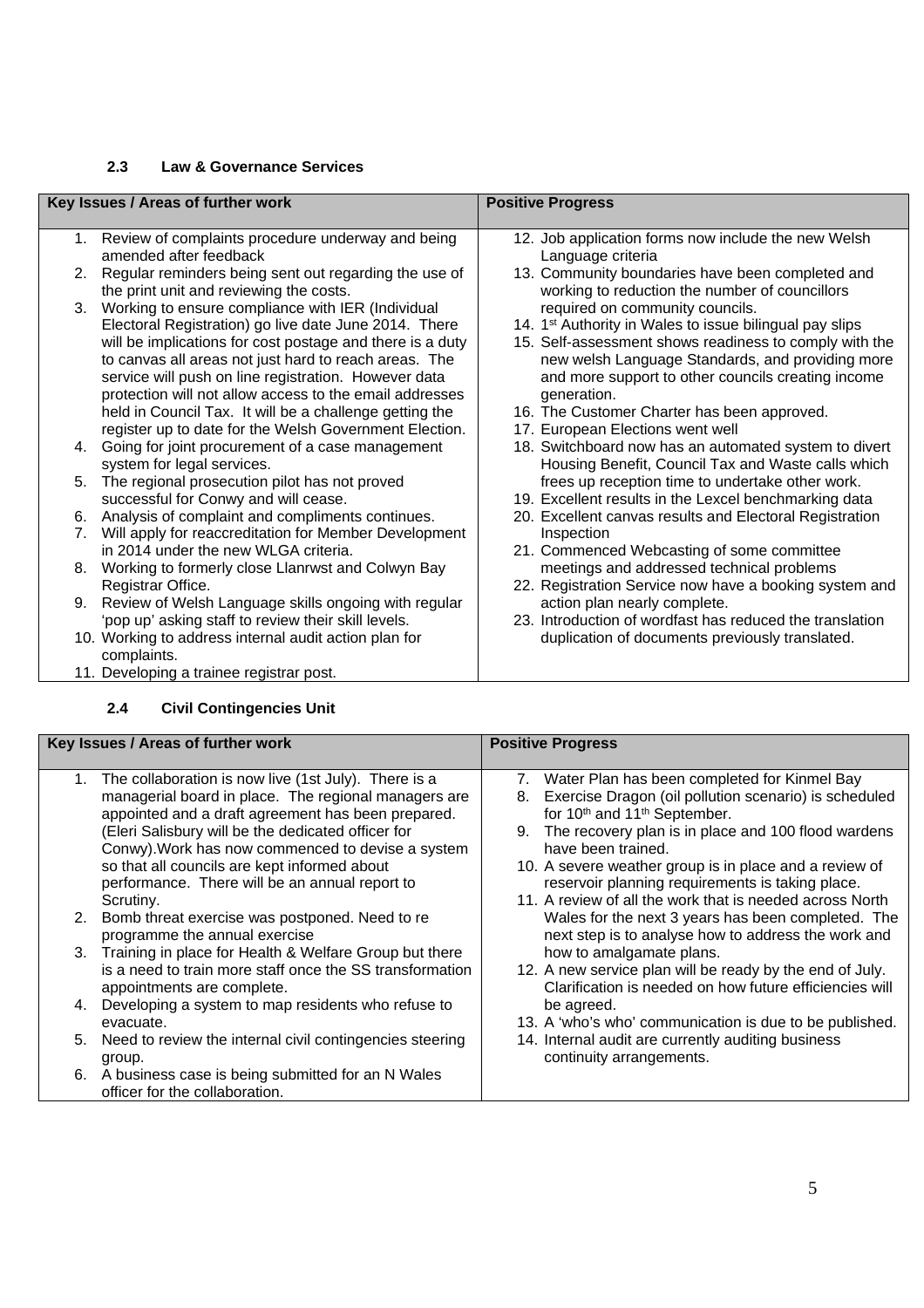#### **2.5 Regulatory Services**

|    | Key Issues / Areas of further work                     | <b>Positive Progress</b>                               |  |
|----|--------------------------------------------------------|--------------------------------------------------------|--|
|    |                                                        |                                                        |  |
|    | 1. The Empty Homes Strategy is being reviewed and      | 10. The majority of the E.coli recommendations are     |  |
|    | there is a need to review the options of obtaining     | complete                                               |  |
|    | funding for more staff eg European funding             | 11. Review of recording of 'non complaints' completed. |  |
| 2. | Delays in planning services are owing to EDM. Further  | Complainants are now kept informed of progress         |  |
|    | work is required to iron out technical issues          | 12. Empty homes performance measure now has a          |  |
|    | 3. Need to review PLA004a - 50% target is too high.    | method statement and an improved process of            |  |
| 4. | Need to have meetings with other organisations who     | recording                                              |  |
|    | are slow in responding to planning requests. There     | 13. A staff council has been put in place              |  |
|    | should be a case review of significant applications to | 14. Housing Solutions Project commenced 30th June and  |  |
|    | remind statutory consultees to respond in a timely     | move to 41 Conwy Road complete. Now promoting          |  |
|    | manner                                                 | with private landlords and appointing a private sector |  |
|    | 5. The service needs to be more proactive regarding    | officer                                                |  |
|    | broadband roll out. Early communication needed to      | 15. SARTH will be in place by March 2015. There will   |  |
|    | ensure there are no hold ups. There is concern that BT | be a common housing register, agreed computer          |  |
|    | are not engaging.                                      | system and front end wizard for the public to help     |  |
|    | 6. The service need to improve explanations of under   | direct them to the appropriate option.                 |  |
|    | performance                                            | 16. Two key eyesore sites being addressed.             |  |
|    | 7. Reviewing the conservation team                     | 17. Consultation with public on enforcement action for |  |
| 8. | Working to find alternative accommodation owing to the | dog fouling had a 78% supportive response. A text      |  |
|    | closure of the Rothesay. Review of emergency           | number is being set up to report dog fouling. 91 Dog   |  |
|    | accommodation taking place.                            |                                                        |  |
|    |                                                        | fouling fines has seen a 65% reduction in clean ups    |  |
| 9. | Working in collaboration with Powys CC on Animal       | required.                                              |  |
|    | Health inspections.                                    | 18. CAIS project has been highly commended.            |  |

#### **2.6 Partnerships**

|             | Key Issues / Areas of further work                        | <b>Positive Progress</b>         |                                                                  |
|-------------|-----------------------------------------------------------|----------------------------------|------------------------------------------------------------------|
|             |                                                           |                                  |                                                                  |
| $1_{\cdot}$ | Partnership support staffing structure review currently   | $7_{\scriptscriptstyle{\ddots}}$ | Strategic Partnership structures been reviewed to keep           |
|             | being completed. All staff contracts come to an end in    |                                  | in line with regional arrangements eg Rural Partnership          |
|             | December 2014.                                            |                                  | will be part of the Economic Partnership, LSCB will              |
| 2.          | Working to review and streamline 'One Conwy' with the     |                                  | become regional. CYPP being reviewed owing to SS                 |
|             | LSB - current plan is too large. Focus will rotate on     |                                  | and Education restructure.                                       |
|             | outcomes - starting with Healthy and Independent. LSB     |                                  | 8. Consultation Database is being re-launched.                   |
|             | will focus actions on areas where all agencies can make a |                                  | Consultation strategy and staff guide are in place.              |
|             | collective difference.                                    | 9.                               | Worked with CVSC to develop 'Community Voice' to                 |
| 3.          | Need to work with LSB to implement the Corporate          |                                  | engage with hard to reach groups.                                |
|             | Assessment proposal for improvement.                      |                                  | 10. 1 <sup>st</sup> LSB Scrutiny was held in September 2013. Now |
| 4.          | Need to develop a chart on the Partnerships in place and  |                                  | reviewing membership and undertaking training for                |
|             | present to Members.                                       |                                  | representatives. Support being provided by the Centre            |
| 5.          | Working to ensure Conwy is ready for the Well-Being of    |                                  | for Public Scrutiny.                                             |
|             | <b>Future Generations Bill.</b>                           |                                  | 11. Providing programme management support for the               |
| 6.          | Need to ensure that staff are using the consultation      |                                  | <b>Building Resilient Communities and Tackling Poverty</b>       |
|             | database - working on developing a consultation network   |                                  | Programme Board.                                                 |
|             | and developing training on the database. An annual report |                                  |                                                                  |
|             | on consultations will also be presented.                  |                                  |                                                                  |
|             |                                                           |                                  |                                                                  |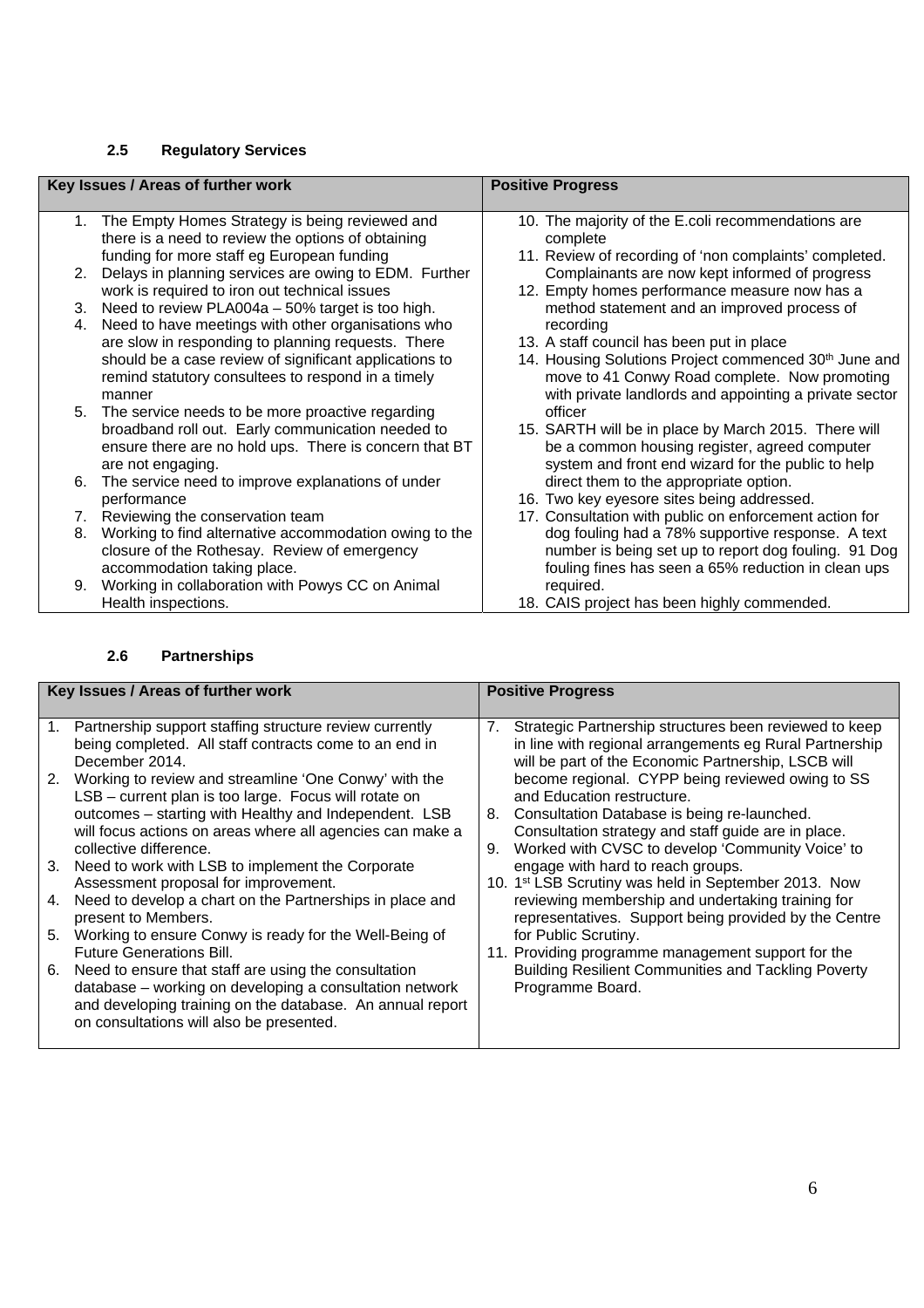#### **2.7 Internal Audit**

|    | Key Issues / Areas of further work                                                                                                                                       | <b>Positive Progress</b> |                                                                                                                                    |
|----|--------------------------------------------------------------------------------------------------------------------------------------------------------------------------|--------------------------|------------------------------------------------------------------------------------------------------------------------------------|
|    |                                                                                                                                                                          |                          |                                                                                                                                    |
|    | 1. The Contract Standing Orders have been approved by<br>Legal and are being presented to SLT in July with Council<br>approval in October. Training will take place from | 6.                       | Implementing EDM in the team from September.<br>The service has a very high report completion and<br>publication performance rate. |
|    | December with full implementation completed by March 15.<br>2. The team are exploring options for a self-assessment tool<br>for Audit.                                   | 8.<br>9.                 | The service annual performance report shows<br>consistently high performance<br>The service has made a saving of £48,000.          |
| 3. | Staff have recently passed a CIPFA governance course<br>and will present recommendations for improvement learnt<br>from the course.                                      |                          |                                                                                                                                    |
| 4. | Capacity is an issues as the team size has reduced. The<br>team need to consider issuing more self-assessments to<br>address this.                                       |                          |                                                                                                                                    |
|    | 5. The service need to develop a communication plan to<br>provide more information on issues such as fraud<br>prevention cases and other good practice.                  |                          |                                                                                                                                    |

#### **2.8 Corporate Improvement and Development**

|          | Key Issues / Areas of further work                                                                                                                                                                                                                                                  | <b>Positive Progress</b>                                                                                                                                                                                           |  |
|----------|-------------------------------------------------------------------------------------------------------------------------------------------------------------------------------------------------------------------------------------------------------------------------------------|--------------------------------------------------------------------------------------------------------------------------------------------------------------------------------------------------------------------|--|
|          | Developing an in house approach to the procurement of a<br>new corporate performance management system after the<br>cessation of WG Ffynnon and the replacement tender<br>process, PAN. Currently testing the market for alternative<br>solutions and talking to other authorities. | SPR review completed and recommendations for<br>9.<br>improvement made.<br>10. Modernisation Programme Board now in place and work<br>streams commenced. Business Case will be presented<br>in draft in September. |  |
| 2.       | Completing the year end information for the Outcome<br>Agreement - results are looking positive.                                                                                                                                                                                    | 11. Corporate Plan has been reviewed and approved.<br>12. Corporate Assessment completed and action plan                                                                                                           |  |
| 3.       | Rolling out Change Management Training with HR                                                                                                                                                                                                                                      | developed for proposals for improvement.                                                                                                                                                                           |  |
| 4.       | Developed a Gateway Review model for Conwy which will<br>be used to review the Modernisation Programme and will<br>also be used for income generation to assess European<br>funded projects                                                                                         | 13. Research Team supported the VVP application<br>requirements for data<br>14. Regularly assessment of economic impact of events.<br>15. Collaboration review completed and forward work                          |  |
| 5.<br>6. | Continue to audit compliance<br>Developing new ways to present performance information<br>using info graphics - based on 'how's my council?'                                                                                                                                        | programme of reviews tabled for Partnership Scrutiny.                                                                                                                                                              |  |
| 7.       | Need to review capacity of the research and information<br>team owing to increasing work demands.                                                                                                                                                                                   |                                                                                                                                                                                                                    |  |
| 8.       | Working with IT to improve the policy library using<br><b>SharePoint</b>                                                                                                                                                                                                            |                                                                                                                                                                                                                    |  |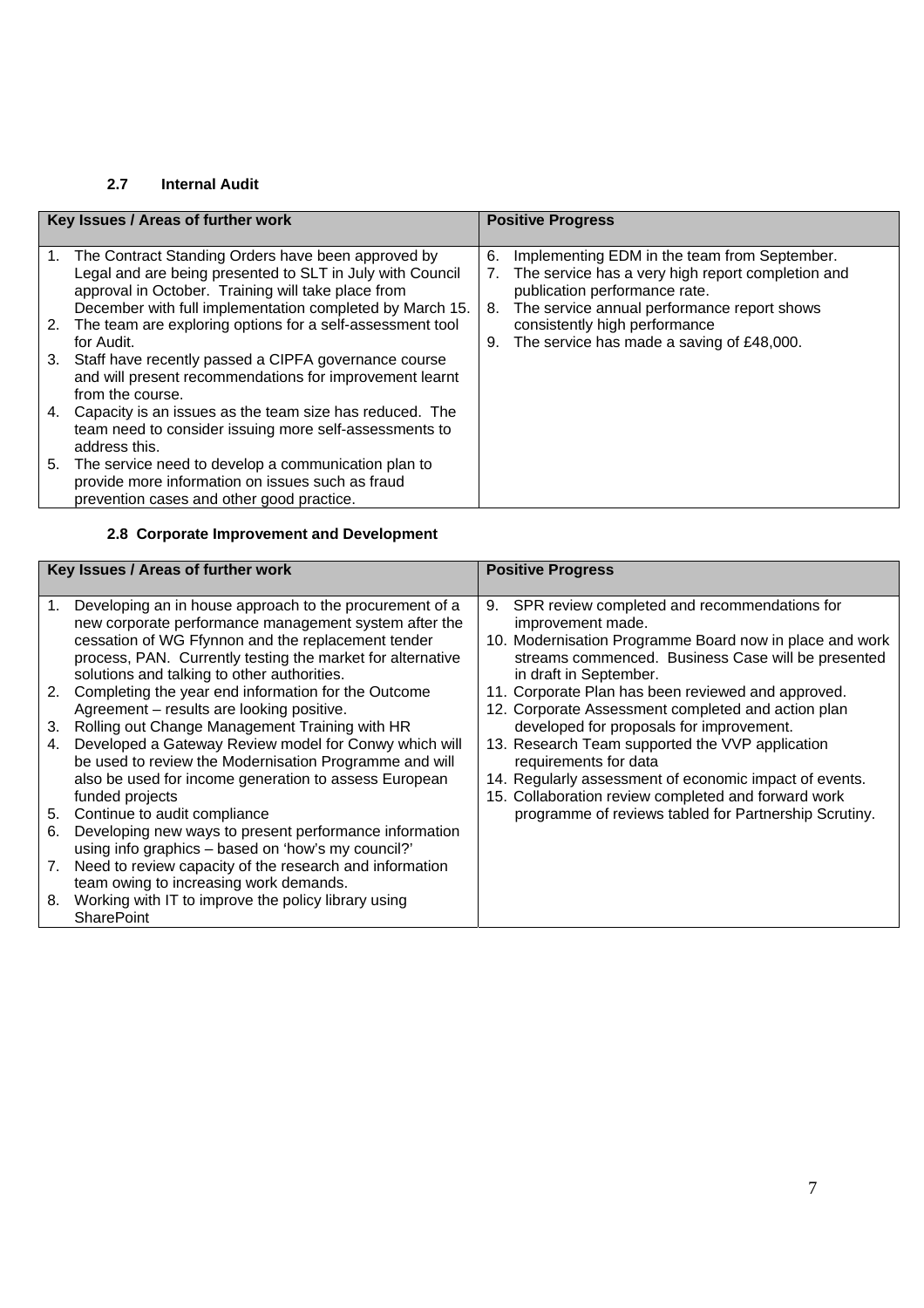#### **2.9 Finance**

| Key Issues / Areas of further work |                                                                                                                 | <b>Positive Progress</b> |                                                                                                                    |
|------------------------------------|-----------------------------------------------------------------------------------------------------------------|--------------------------|--------------------------------------------------------------------------------------------------------------------|
| 1.                                 | Finance training pack completed. Scheduling training<br>after the summer and close down is completed. Will be   | 7.                       | Auto enrolment in place for CCBC, Cartrefi and Fire &<br>Rescue                                                    |
|                                    | undertaken through corporate training. Update also<br>scheduled to Management Forum.                            | 8.                       | Good progress rolling out P2P - CDS, SS and Education<br>are only services outstanding.                            |
| 2.                                 | Working to address the speed of iTrent – this is still an<br>issue for payroll performance and issuing payslips | 9.                       | Flexible retirement in place and working to develop staff<br>skills as part of succession planning.                |
| 3.                                 | LAMS finished but WG scheme in place                                                                            |                          | 10. ITF system completed                                                                                           |
| 4.                                 | Budget working groups will re-start at the end of June.                                                         |                          | 11. Nearly all payroll overpayments have been resolved.                                                            |
|                                    | The team are continuing to support services to identify                                                         |                          | 12. 3 Members of staff are undertaking CIPFA qualifications.                                                       |
|                                    | savings which minimise the impact on front line services.                                                       |                          | 13. Reviewing if is appropriate to take on an apprentice.                                                          |
| 5.                                 | There is significant workload responding to challenge of<br>the accounts, but requests are fulfilled.           |                          | 14. Creditors team have successfully spotted attempts to<br>falsify invoices or divert payments (organised crime). |
| 6.                                 | Need to implement i-Connect for pension notifications                                                           |                          | 15. Unqualified Audit of accounts and positive comments in                                                         |
|                                    |                                                                                                                 |                          | Corporate Assessment Report.                                                                                       |

#### **2.10 Assets**

| Key Issues / Areas of further work |                                                                                                                                               | <b>Positive Progress</b> |                                                                                                                           |
|------------------------------------|-----------------------------------------------------------------------------------------------------------------------------------------------|--------------------------|---------------------------------------------------------------------------------------------------------------------------|
|                                    | 20% of authority buildings surveyed for SAMPS and<br>conditions as part of 5 year rolling programme - some<br>delay owing to ERF restructure. | 6.                       | 5. Office Accommodation Strategy approved<br>Asset Management Plan approved<br>Service using EDM and now almost paperless |
| 2.                                 | Need to review duplication of roles with CDS industrial<br>portfolio and have 1 point of contact for assets and<br>tenants.                   | 8.<br>9.                 | Positive Developers day held in July<br>£100,000 savings achieved through joint procurement<br>with other Las             |
| 3.                                 | Working with ERF on Project $K$ – site identified re office<br>and depot.                                                                     |                          | 10. Staffing resource is challenging but staff are being<br>trained and new graduate appointed.                           |
|                                    | 4. Bid for office accommodation funding from WG being<br>resubmitted in July.                                                                 | 11.                      |                                                                                                                           |

#### **2.11 Contracts and Procurement**

|             | Key Issues / Areas of further work                                                                                                                                                                                                                                                   | <b>Positive Progress</b>                                                                                                                                                                                                                                    |
|-------------|--------------------------------------------------------------------------------------------------------------------------------------------------------------------------------------------------------------------------------------------------------------------------------------|-------------------------------------------------------------------------------------------------------------------------------------------------------------------------------------------------------------------------------------------------------------|
| $1_{\cdot}$ | The contracts register is being promoted with all services.<br>This is a vital register to record apprenticeships, use of<br>local businesses and community benefits. Take up has<br>been slow in some service areas and there is a need to<br>ensure all services use the register. | Holding sessions with small businesses to raise<br>8.<br>awareness about how to get on the procurement<br>system.<br>Good progress is being made with P2P and now needs<br>9.<br>further roll out eg invoices in SS.                                        |
| 2.          | The procurement strategy is in draft and is currently being<br>streamlined following feedback. A Value Wales 'fitness<br>check' to assess arrangements in each LA is also being<br>used to assess the draft. It will be presented to SLT in the<br>autumn.                           | 10. The National Procurement Service is now live but we<br>need to explore the accountability through scrutiny.<br>North Wales leads are meeting category managers to<br>discuss pipeline projects.<br>11. The service is looking to appoint an apprentice. |
|             | 3. Further work is needed to evidence we are supporting<br>value for money.                                                                                                                                                                                                          | 12. The service is developing a work programme to address<br>capacity                                                                                                                                                                                       |
| 4.          | EU Directive will require that we implement E procurement<br>by September 2017.                                                                                                                                                                                                      | 13. SS is looking how it can be more resilient in<br>commissioning services.                                                                                                                                                                                |
| 5.          | Working with Value Wales on Social Clauses and<br>circulating good practice clauses.                                                                                                                                                                                                 |                                                                                                                                                                                                                                                             |
| 6.<br>7.    | Contract forum membership needs reviewing.<br>Need to review service measures eg no formal challenges<br>to tenders and customer satisfaction.                                                                                                                                       |                                                                                                                                                                                                                                                             |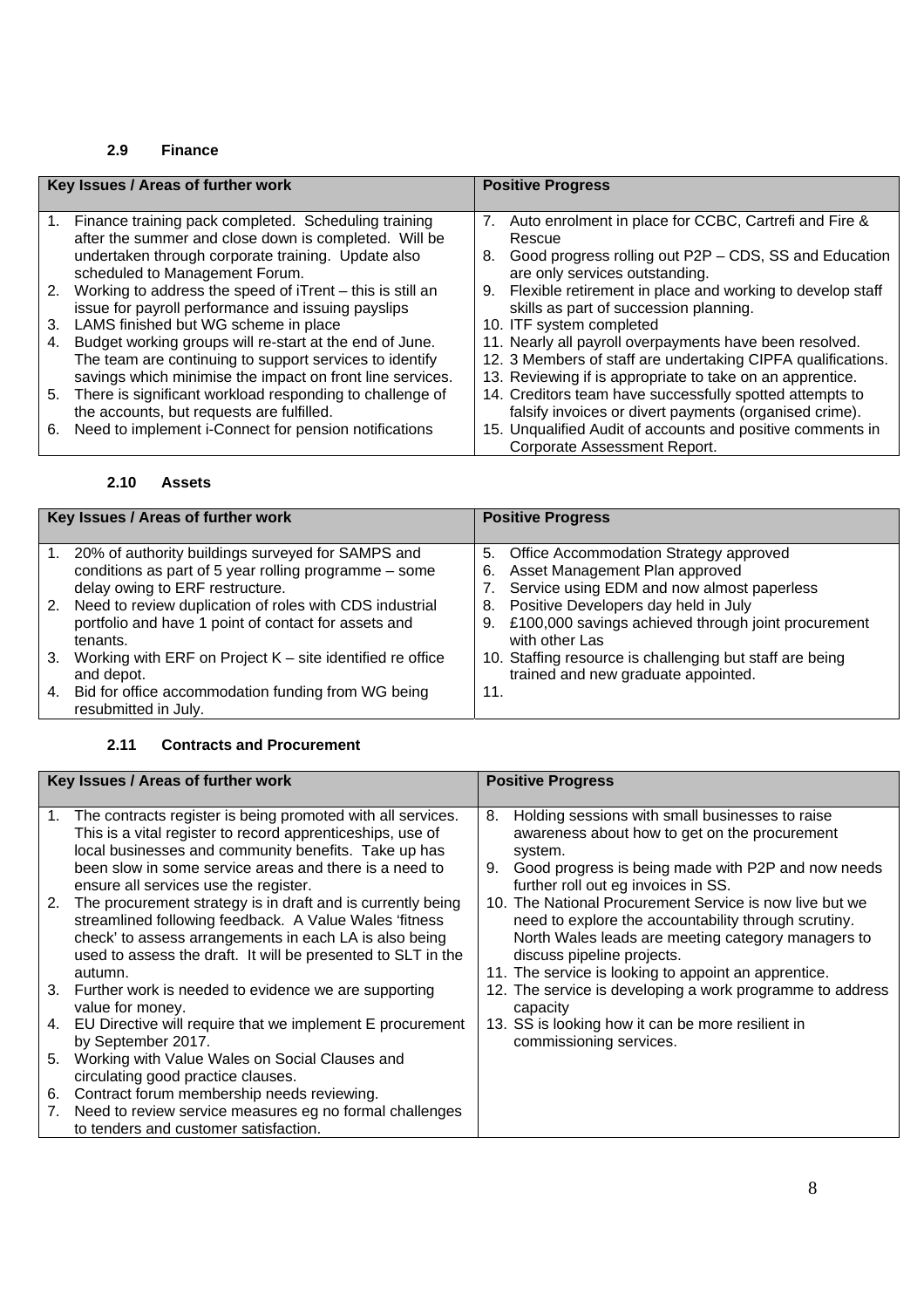#### **2.12 Revenue and Benefits**

|          | Key Issues / Areas of further work                                                                                                                                       | <b>Positive Progress</b>                                                                                                                  |
|----------|--------------------------------------------------------------------------------------------------------------------------------------------------------------------------|-------------------------------------------------------------------------------------------------------------------------------------------|
| 1.       | Universal credit delayed until autumn 2016 for working age<br>and pensioners 2017.                                                                                       | 10. Take up of e billing progressing well<br>11. Council Tax booklet now on line with limited request for                                 |
| 2.       | Reviewing the service website and investigating apps and<br>QR codes                                                                                                     | paper copies (4 requests)<br>12. The Building Resilient Communities and Tackling                                                          |
| 3.       | Looking at alternatives to PARIS owing to SS changes in<br>charging on planned hours.                                                                                    | Poverty Programme Board has met.<br>13. Processing times for new claims have improved owing                                               |
| 4.       | Reviewing staff turnover – increased owing to uncertainty<br>of service.                                                                                                 | to the use of Xantura software (22.58 days to 19.42<br>days – and there has been additional pressure on the                               |
| 5.       | Regional Fraud Service implementation date 1 <sup>st</sup> December<br>2014. Implications of this could be a significant service<br>risk.                                | service).<br>14. Publicising successful prosecutions as a deterrent to<br>fraud.                                                          |
| 6.       | Reviewing the bailiff service ongoing.                                                                                                                                   | 15. Promoting rate relief to businesses                                                                                                   |
| 7.       | Reviewing new issue of in work poverty and additional<br>funding has been secured. Looking at zero hours<br>contracts and ways that we could legally prevent this in our | 16. Secured 3 projects through Families First and Macmillan<br>funding so that welfare rights service can be opened up<br>to more people. |
|          | procurement. Key issue is that zero hour contracts don't fit<br>with the 16 hours a week working tax credit criteria.                                                    | 17. Regular reports to services on debt levels is working<br>well                                                                         |
| 8.<br>9. | Need to work with other services to review digital inclusion<br>Working to make links on benchmarking data within the                                                    | 18. 703 awards for discretionary housing payment, but there<br>will be a reduction in the funds available next year.                      |
|          | service plan.                                                                                                                                                            | 19. Welfare rights have brought in £5million worth of support<br>to people.                                                               |
|          |                                                                                                                                                                          | 20. Encouraging people to open a bank account to prepare<br>for universal credit.                                                         |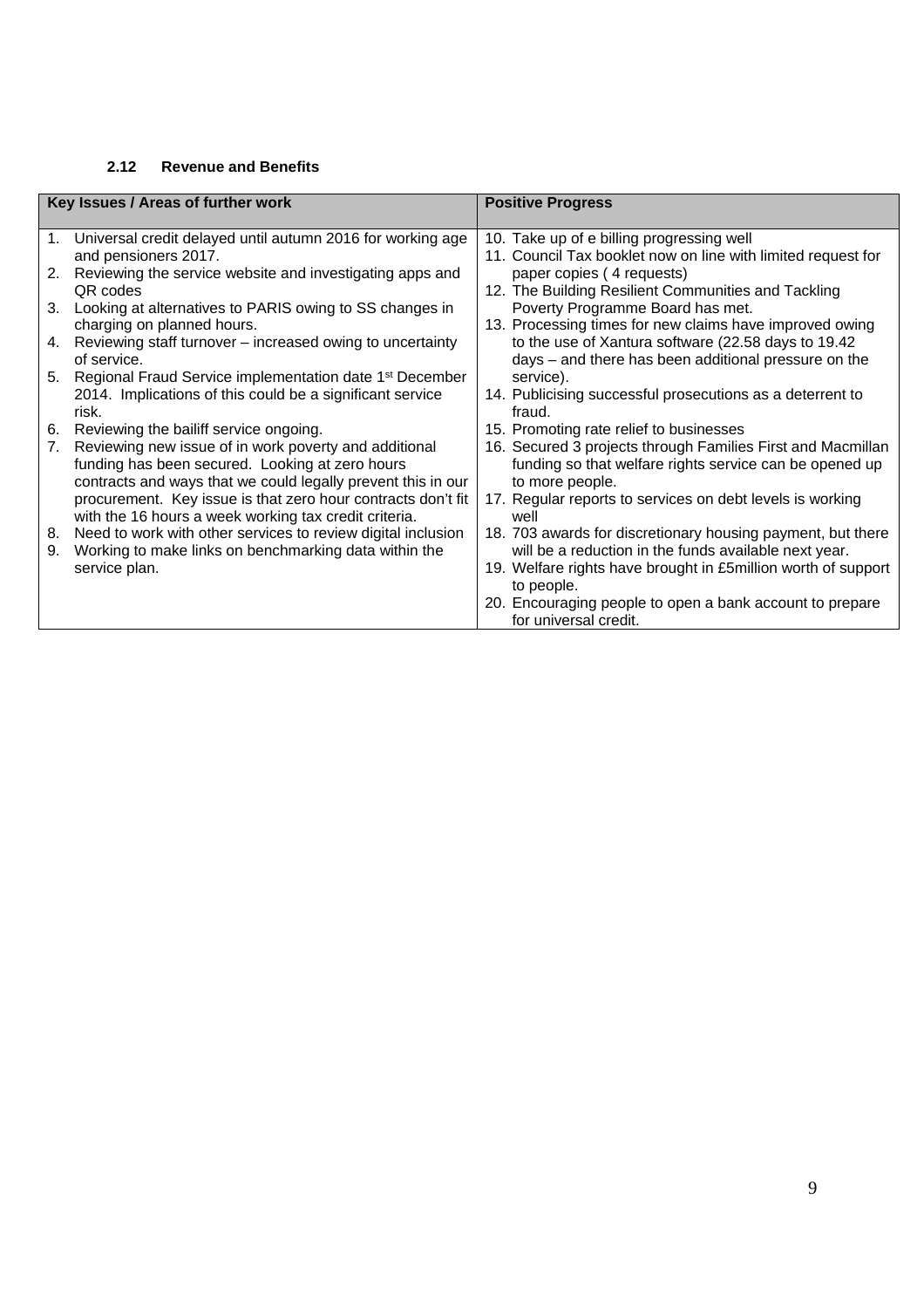#### **2.13 ERF**

| Key Issues / Areas of further work |                                                                                | <b>Positive Progress</b>                                                                           |  |
|------------------------------------|--------------------------------------------------------------------------------|----------------------------------------------------------------------------------------------------|--|
|                                    |                                                                                |                                                                                                    |  |
|                                    | 1. 1 main number in place for ERF. Seen an extra 11,000                        | 15. Colwyn Bay Waterfront Phase 1b and 1c underway                                                 |  |
|                                    | calls to the customer team                                                     | 16. ERF transformation progressing well and all budgets                                            |  |
| 2.                                 | ISO9001 interim system in place and being verified prior to                    | now within budget limits.                                                                          |  |
|                                    | submitting for formal accreditation                                            | 17. Achieved Green Dragon Level 5 and Customer                                                     |  |
| 3.                                 | Carbon Management Plan has been reviewed and new                               | <b>Excellence Accreditation</b>                                                                    |  |
|                                    | project plans in place to focus work on a site by site basis.                  | 18. Gold Award achieved for the Gazeteer                                                           |  |
|                                    | 70% of sites have a smart reader.                                              | 19. Apse Awards Best Performer for Parks                                                           |  |
| 4.                                 | Uncertainty of funding to address the Flood Risk Act                           | 20. Porth Eirias and Recycle More national finalists in APSE                                       |  |
| 5.                                 | <b>Piloting Conwy Workwise</b>                                                 | Service Awards                                                                                     |  |
| 6.                                 | Setting up corporate transport project                                         | 21. Ysgol Gogarth nominated for 'Project of the Year' in                                           |  |
| 7.                                 | Looking at career grades and how to progress staff eg                          | <b>Constructing Excellence Wales</b>                                                               |  |
|                                    | NEC contract Management Training for staff and 3                               | 22. Colwyn Bay Waterfront nominated for r awards with ICE,                                         |  |
|                                    | summer work placements                                                         | RICS and Urban Design Group                                                                        |  |
| 8.                                 | Good staff approach to the challenges of the winter storms                     | 23. Certificate of Excellence received for the Tramway.                                            |  |
|                                    | and sea defences put in place held well. Need to work on                       | 24. PAS-100 compliant for composting -this is key to be                                            |  |
|                                    | the consistency of flood warden training and ensure that                       | able to include composting in targets                                                              |  |
|                                    | they work within safe limits<br>9. AD plant should be operational by July 2014 | 25. First authority to implement Trolibocs<br>26. 10 beach awards achieved and best cleanliness of |  |
|                                    | 10. Working with businesses to recycle to improve 50% sign                     |                                                                                                    |  |
|                                    |                                                                                | streets index result ever received for Conwy County.<br>27. 890 second bins been removed.          |  |
|                                    | <b>up</b><br>11. Increase in the number of reported street light faults – now  | 28. Improved condition of A & B roads - funding comes to                                           |  |
|                                    | managing calls in house.                                                       | an end March 2015                                                                                  |  |
|                                    | 12. Reviewing ability to deliver repairs in Deganwy owing to                   | 29. Home to School Transport underspent and undertaken a                                           |  |
|                                    | discussions with Welsh Water remain water pipe.                                | lot of work to challenge processes                                                                 |  |
|                                    | 13. Public meeting held re Llandudno North Shore.                              |                                                                                                    |  |
|                                    | 14. Contract Forum in place to review contracting                              |                                                                                                    |  |
|                                    | arrangements and address non-compliance. Still an area                         |                                                                                                    |  |
|                                    | that needs close monitoring                                                    |                                                                                                    |  |
|                                    |                                                                                |                                                                                                    |  |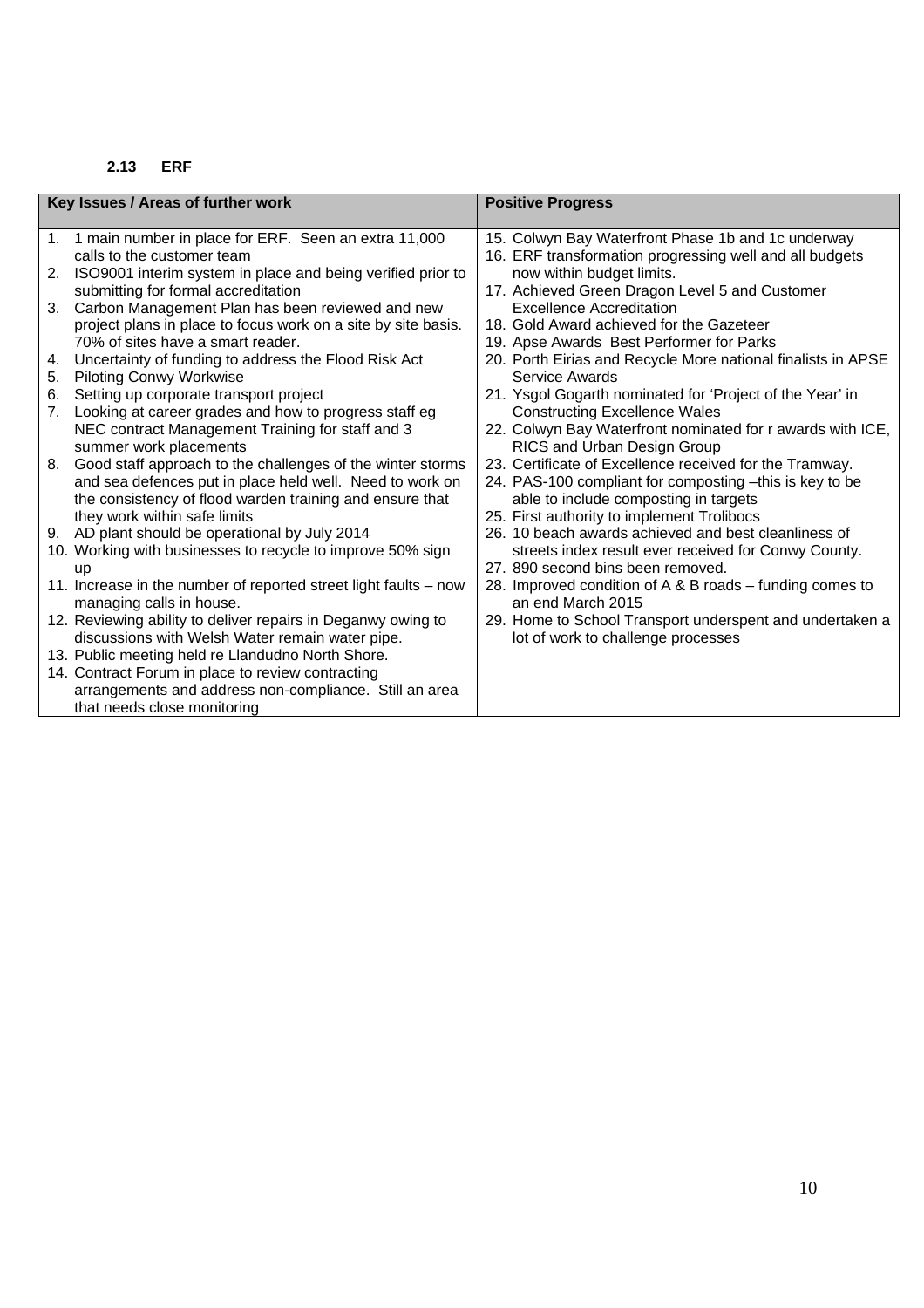#### **2.14 Community Development Services**

| Key Issues / Areas of further work |                                                                  | <b>Positive Progress</b>                                    |
|------------------------------------|------------------------------------------------------------------|-------------------------------------------------------------|
|                                    |                                                                  |                                                             |
|                                    | 1. Need to complete the library strategy which has been          | 15. Llanrwst Board has been established and action plan     |
|                                    | delayed owing to capacity. This needs to link with digital       | has been prioritised.                                       |
|                                    | inclusion and reflect on Cymal Standards.                        | 16. Community library and mobile library review completed   |
| 2.                                 | The APSE review of Eirias has been completed and a               | and community transfers due to take place by the end        |
|                                    | report presented to Scrutiny.                                    | of the year.                                                |
| 3.                                 | Currently reviewing SLA with Eirias High.                        | 17. Savings targets have been met                           |
| 4.                                 | Reviewing museum and archive space as part of the                | 18. Gladstone on line booking system has been launched      |
|                                    | options for an area library                                      | for Ffit Card Members                                       |
| 5.                                 | Modern records storage remains an issue                          | 19. Governance group established to monitor Eirias          |
|                                    | 6. VVP funding for Colwyn Bay confirmed but await final sign     | procurement, catering, apse report and audit reports.       |
|                                    | off and funding release. This is posing difficulties in          | Reporting to Eirias Board and SLT                           |
|                                    | awarding contracts to RSLs and spend of monies within            | 20. Protocol developed for S106 and linked to locality plan |
|                                    | timescales.                                                      | 21. Social Enterprise group established and action plan in  |
| 7.                                 | Discussing RDP with western counties                             | place.                                                      |
|                                    | 8. Building Resilient Communities and Tackling Poverty board     | 22. Rural Transport Needs Study completed (project J in     |
|                                    | in place.                                                        | ERF).                                                       |
|                                    | 9. Tourism Partnership North Wales is going national (with       | 23. Successful Business Awards held 240 businesses          |
|                                    | regional tourism teams). The service is pushing for a            | represented. Business survey results being used to          |
|                                    | regional budget.                                                 | tailor skills seminars - 58% uplift in attendance. Also     |
|                                    | 10. Working to support the National Eisteddfod in Conwy in       | completed business open evenings and encouraging            |
|                                    | 2019.                                                            | universities to participate.                                |
|                                    | 11. An annual monitoring report for the LDP will be presented in | 24. Heritage audio tours in place.                          |
|                                    | 2015.                                                            | 25. Successful result in affordable housing (47.4%)         |
|                                    | 12. Reviewing the use of the apprenticeship fund.                | 26. Bay Life shortlisted in the National Regeneration and   |
|                                    | 13. Piloting Youth Service Quality Mark                          | Renewal Awards for best practice in use of sport and        |
|                                    | 14. Gap in funding for RDP will result in lack of continuity and | recreation in regeneration                                  |
|                                    | finance to employ staff.                                         | 27. Key note presentations delivered at Visit England and   |
|                                    |                                                                  | Northern Ireland Tourist Board on Destination Conwy         |
|                                    |                                                                  | 28. Presentation delivered to the Wales Health Policy       |
|                                    |                                                                  | Forum about the contribution of physical activity to the    |
|                                    |                                                                  | management of chronic disease (health precinct) and         |
|                                    |                                                                  | Ministerial visit to follow                                 |
|                                    |                                                                  | 29. Llandudno recognised as one of the top 10 destinations  |
|                                    |                                                                  | in the UK (the only place in Wales)                         |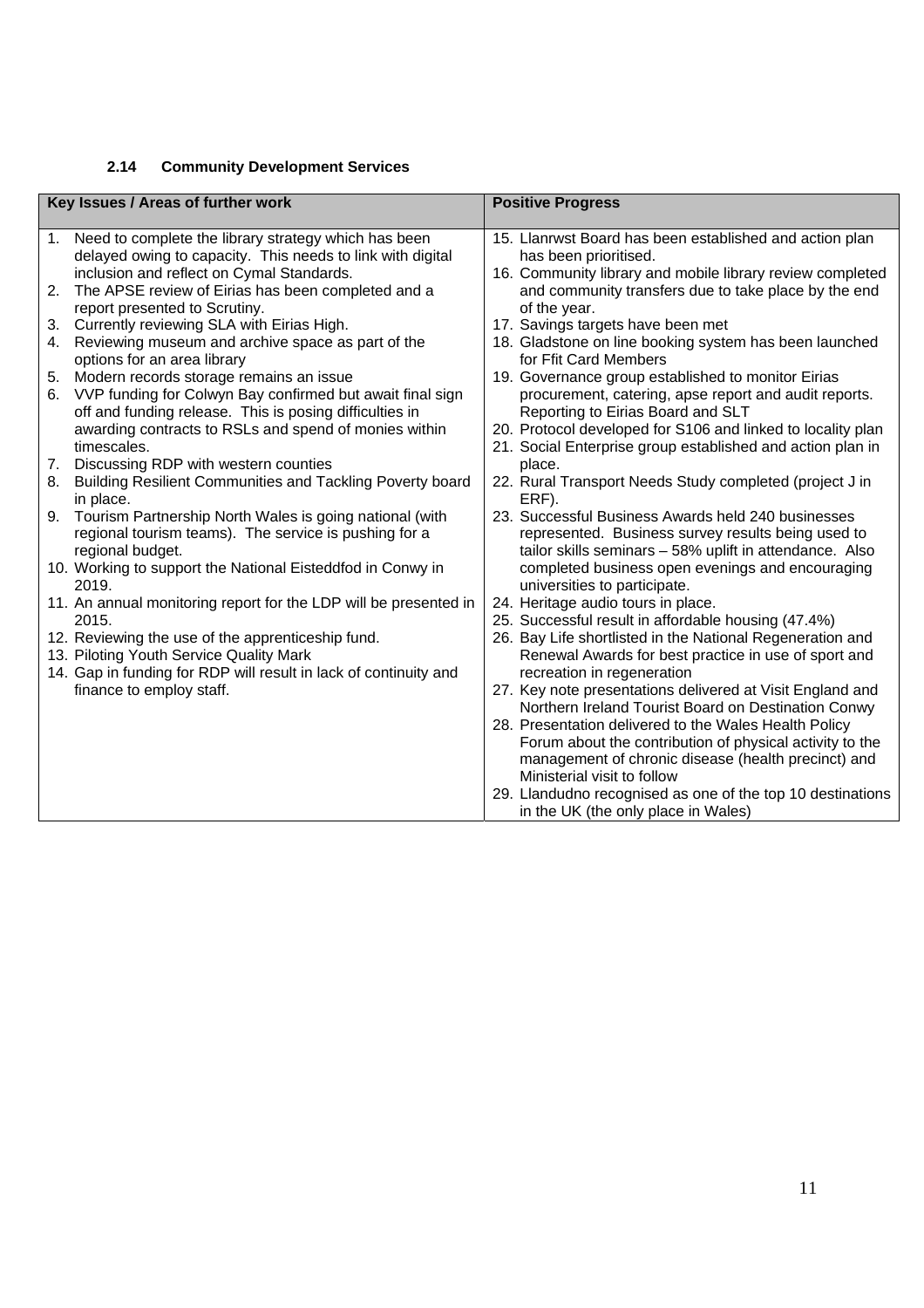#### **2.15 Theatres and Conference Centre**

| Key Issues / Areas of further work |                                                               | <b>Positive Progress</b> |                                                          |
|------------------------------------|---------------------------------------------------------------|--------------------------|----------------------------------------------------------|
|                                    |                                                               |                          |                                                          |
| 1.                                 | Developing Solar Panel Business case - 4.5 year potential     | 14.                      | Conference bookings are increasing                       |
|                                    | payback                                                       | 15.                      | Certificate of Excellence received from Trip Advisor for |
| 2.                                 | Working to implement improvements and internal                |                          | Venue Cymru (4.5 Stars)                                  |
|                                    | collaboration for catering and marketing.                     | 16.                      | Completed a review of the service performance            |
| 3.                                 | First batch of electronic customer surveys have been sent     |                          | measures                                                 |
|                                    | out for Venue Cymru - emails being sent out after selected    | 17.                      | Artist Trust to support people with mental health        |
|                                    | shows                                                         |                          | problems established in partnership with Aberconwy       |
| 4.                                 | Need to respond to negative comments left on Trip Advisor     |                          | MIND, Betsi Cadwaladr NHS Trust, and Bangor              |
|                                    | on the occasions when they are made.                          |                          | University Mindfulness project. Working to get charity   |
| 5.                                 | Arts Strategy is in draft but has been delayed owing to       |                          | number.                                                  |
|                                    | capacity.                                                     | 18.                      | Promoting the Premier Card and offering discounts on     |
| 6.                                 | Working with ERF to address building maintenance issues.      |                          | first night performances                                 |
|                                    | Strategic Director meeting with Visit Wales to gain financial | 19.                      | Two BITs (business improvement Teams) in place           |
|                                    | support as a key regional asset. Also considering             |                          | supported by Deeside College. Staff looking at waste     |
|                                    | European funding options.                                     |                          | management and food and beverages. This has seen         |
| 7.                                 | Continuing to provide a registration service for events but   |                          | a 50% reduction in waste to landfill and one member      |
|                                    | need to reflect on process and draw up lessons learned.       |                          | of staff shortlisted for student of the year. Good       |
| 8.                                 | Reviewing options and the look of the Restaurant and          |                          | practice to be presented to SMT                          |
|                                    | Caitlins eg bar layout and number of covers and also          | 20.                      | Staff wearing clearly visible Welsh Language lanyards    |
|                                    | reviewing the location of the kiosk                           | 21.                      | Catering profits increasing and all council beverage     |
| 9.                                 | In discussion with Pontio re collaborative working post the   |                          | contract has reduced cost of goods but need to agree     |
|                                    | opening in September 2014 and considering the impact of       |                          | pricing structure.                                       |
|                                    | a new theatre in Chester which may impact on shows            | 22.                      | Reducing the need for agency staff                       |
|                                    | coming to North Wales.                                        | 23.                      | Electricity consumption decreased but costs              |
|                                    | 10. Investigating an ice rinks for the summer to add as an    |                          | increased.                                               |
|                                    | indoor attraction for rainy days.                             | 24.                      | Arena space has been very busy and working with          |
|                                    | 11. Reminding staff to forward conference information/ideas   |                          | organisations to help them expand their events.          |
|                                    | for the team to follow up.                                    | 25.                      | Relaxed performances for Cinderella scheduled            |
|                                    | 12. Working to take more reports to Scrutiny.                 |                          |                                                          |
|                                    | 13. Working to data cleanse for customer brochures.           |                          |                                                          |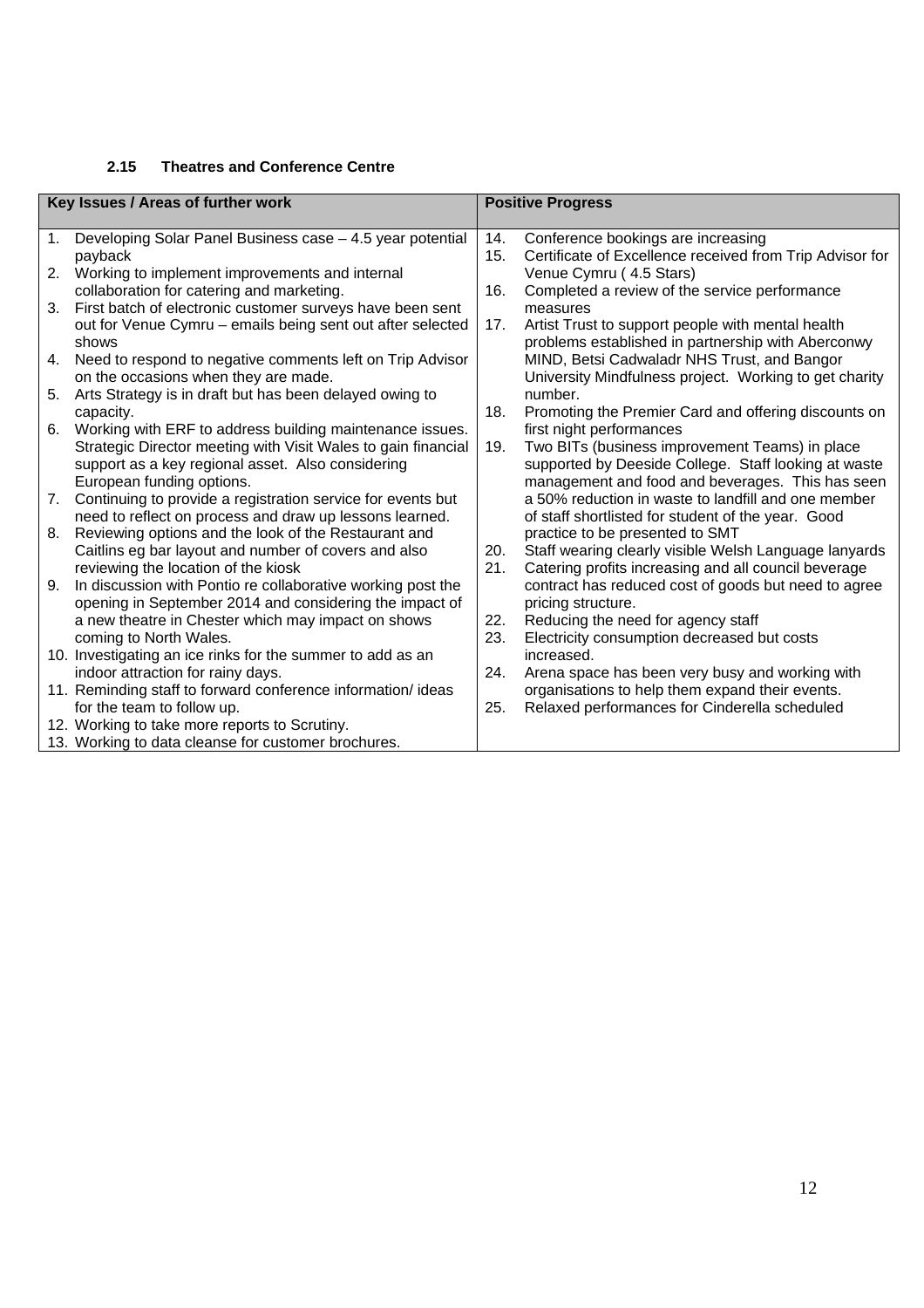#### **2.16 Marketing and communications**

|                                    | 2. I V<br><b>Marketing and Communications</b>                   |                                                                                  |  |
|------------------------------------|-----------------------------------------------------------------|----------------------------------------------------------------------------------|--|
| Key Issues / Areas of further work |                                                                 | <b>Positive Progress</b>                                                         |  |
|                                    |                                                                 |                                                                                  |  |
|                                    | 1. Need to review our marketing approach as funding             | 8. A business case has resulted in funding to employ                             |  |
|                                    | from Visit Wales will no longer be available.                   | an events graduate which will assist with capacity                               |  |
|                                    | 2. Need to look at sponsorship and targeting bigger             | issues                                                                           |  |
|                                    | businesses and our own contractors. Need to work                | 9. £100,000 secured form LCRF funding for events                                 |  |
|                                    | with business team on this and through the community            | and applying for further funding support where                                   |  |
|                                    | benefit side of procurement. Eg Value Wales                     | applicable.                                                                      |  |
|                                    | Community Benefit Toolkit. Need to be clear on                  | 10. Working well with Eirias, Venue Cymru and                                    |  |
|                                    | governance for this.                                            | Llandrillo to recruit and share volunteers                                       |  |
|                                    | 3. Economic impact of events are done where there is            | 11. Events Strategy draft has been completed.                                    |  |
|                                    | capacity – need to get other departments to analysis<br>as well | 12. Portfolio of media coverage for events in place and<br>sponsorship brochure. |  |
| 4.                                 | Looking at developing a joint digital media apprentice          | 13. Reports going to Overview and Principal Scrutiny on                          |  |
| 5.                                 | Reviewing working hours accrued – considering shift             | the analysis of events.                                                          |  |
|                                    | pattern for staff                                               | 14. The Communications Strategy has been approved                                |  |
|                                    | 6. Need to focus on RDP funding and European funding            | and link officer group is in place. Now reviewing                                |  |
|                                    | to assist where applicable                                      | approach to social media.                                                        |  |
|                                    | 7. Reviewing the use of the Conwy card - sustainability         |                                                                                  |  |
|                                    | and the use of the card at events.                              |                                                                                  |  |
|                                    |                                                                 |                                                                                  |  |
|                                    | <b>Adult, Children &amp; Families Social Services</b><br>2.17   |                                                                                  |  |

| Key Issues / Areas of further work                                                                                                                                                                                                                                                                                                                                                                                                                                                                                                                                                                                                                                                                                                                                                                                                                                                                                                                                                                                                                                                                                                                                                                                                                                                                                                                                                                                                                                                                                                                                                                               | <b>Positive Progress</b>                                                                                                                                                                                                                                                                                                                                                                                                                                                                                                                                                                                                                                                                                                                                                                                                                                                                                                                                                                                                                          |  |
|------------------------------------------------------------------------------------------------------------------------------------------------------------------------------------------------------------------------------------------------------------------------------------------------------------------------------------------------------------------------------------------------------------------------------------------------------------------------------------------------------------------------------------------------------------------------------------------------------------------------------------------------------------------------------------------------------------------------------------------------------------------------------------------------------------------------------------------------------------------------------------------------------------------------------------------------------------------------------------------------------------------------------------------------------------------------------------------------------------------------------------------------------------------------------------------------------------------------------------------------------------------------------------------------------------------------------------------------------------------------------------------------------------------------------------------------------------------------------------------------------------------------------------------------------------------------------------------------------------------|---------------------------------------------------------------------------------------------------------------------------------------------------------------------------------------------------------------------------------------------------------------------------------------------------------------------------------------------------------------------------------------------------------------------------------------------------------------------------------------------------------------------------------------------------------------------------------------------------------------------------------------------------------------------------------------------------------------------------------------------------------------------------------------------------------------------------------------------------------------------------------------------------------------------------------------------------------------------------------------------------------------------------------------------------|--|
| 1. Agree timescales for the synchronisation of performance<br>data<br>Continue to review the pilot of Conwy Workwise (3 blocks<br>2.<br>now in place and 65 staff to 28 work stations)<br>Continue service realignment and staff briefings<br>3.<br>Continue to implement the safeguarding training and<br>4.<br>recruitment task group actions<br>5.<br>The single point of access project has commenced<br>Continue to develop the SS Commissioning Strategy<br>6.<br>Agree iTrent editing rights to improve data accuracy<br>7.<br>Continue with the foster care toolkit for recruitment,<br>8.<br>recruitment campaign and analysis of costs compared to<br>the private companies<br>Complete the analysis of the service risks at the end of<br>9.<br>quarter 1<br>10. Discussions with Ysgol y Gogarth residential<br>accommodation now progressing with an aim to have an<br>agreed model by January 2015<br>11. Continue to implement the carers' action plan and review<br>data on clients who live on their own to help identify carers.<br>12. Continue to analyse under performance eg timeliness of<br>child protection conferences.<br>13. Continue to work to complete an integrated service plan.<br>14. Work to improve access to and analysis of mental health<br>performance data.<br>15. Need to review work demands of assessments required for<br>extended families and payment of family members<br>16. Need to develop a market position statement for Learning<br>disability services<br>17. Continue to review and support the quality of care homes<br>and escalate where appropriate | 19. Transformation programme is progressing well and has<br>not impacted on service delivery. All senior manager<br>posts appointed and 4 <sup>th</sup> tier restructure progressing.<br>The service is well placed to comply with the<br>requirements of the Social Services Act in 2016.<br>20. Agreement for Education to join with Social Services<br>from September 2014<br>21. ACRF Annual report has been completed and will be<br>published in September.<br>22. Argyll Road has now been vacated and Financial<br>Assessment Officers and Welfare Rights Officers are<br>now based in Dinerth Road<br>23. Smart phones issued to staff at Llys Dyfrig to improve<br>communication<br>24. Enhanced care 'go live' date of 1 <sup>st</sup> September<br>25. County forum with Health partners has met for the first<br>time.<br>26. Good improvement in review timescale performance<br>measures and outcomes for care leavers.<br>27. Agreement has been reached with Betsi Cadwaladr<br>NHS Trust for staff to use PARIS to record data. |  |
| 18. Complete a market assessment of residential care                                                                                                                                                                                                                                                                                                                                                                                                                                                                                                                                                                                                                                                                                                                                                                                                                                                                                                                                                                                                                                                                                                                                                                                                                                                                                                                                                                                                                                                                                                                                                             |                                                                                                                                                                                                                                                                                                                                                                                                                                                                                                                                                                                                                                                                                                                                                                                                                                                                                                                                                                                                                                                   |  |